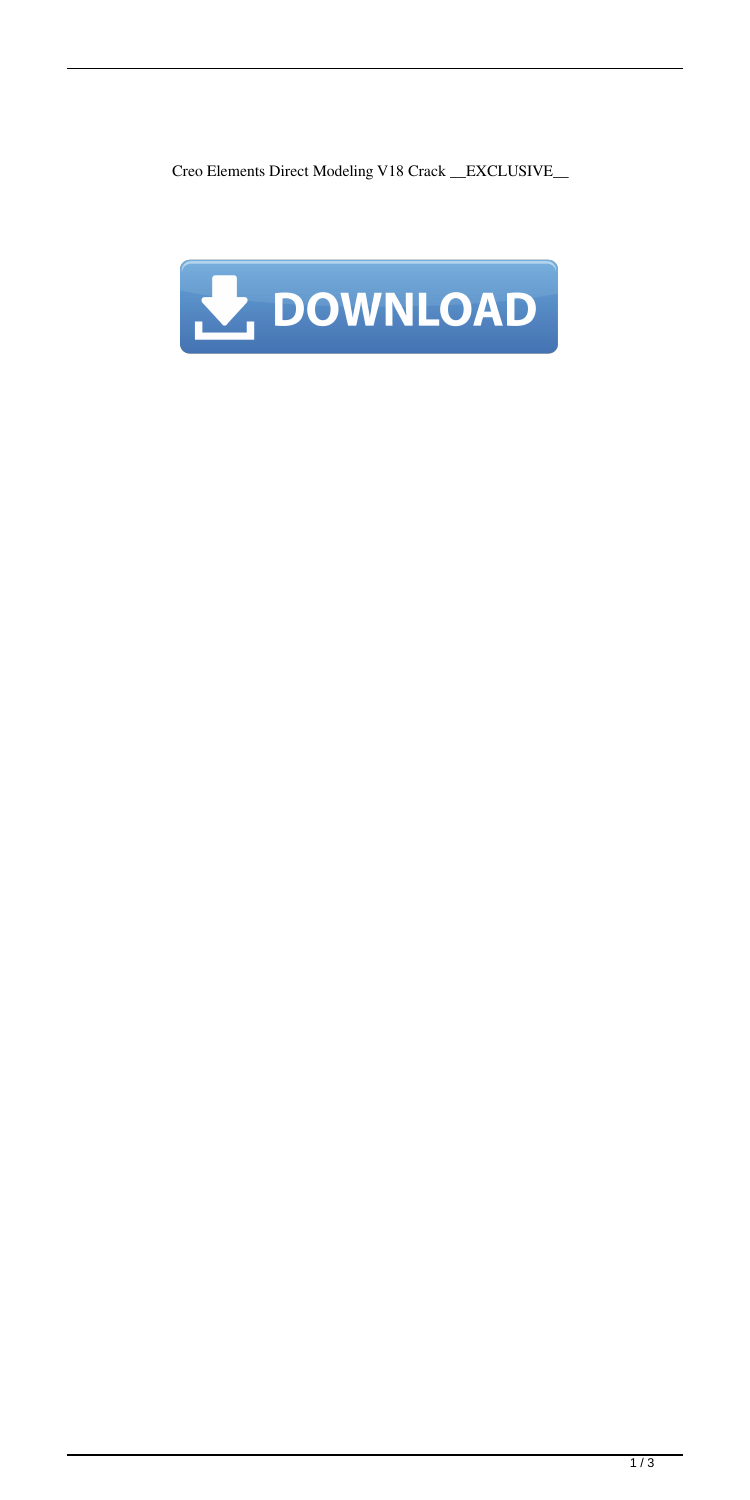Creo Elements/Direct Modeling.Creo Elements/Direct is a comprehensive system for mechanical engineers and designers who create products using the 'direct modeling' approach to 3D CAD. Creates. direct modeling. Creo Elements/Direct Modeling ME is a comprehensive system for mechanical engineers and designers who create products using the 'direct modeling' approach to 3D CAD. Creo Elements/Direct Modeling (CE/DM) is a comprehensive system for mechanical engineers and designers who create products using the 'direct modeling' approach to 3D CAD. Creo Elements/Direct Modeling (CE/DM) is a comprehensive system for mechanical engineers and designers who create products using the 'direct modeling' approach to 3D CAD. Creo Elements/Direct Modeling (CE/DM) is a comprehensive system for mechanical engineers and designers who create products using the 'direct modeling' approach to 3D CAD. Creo Elements/Direct Modeling (CE/DM) is a comprehensive system for mechanical engineers and designers who create products using the 'direct modeling' approach to 3D CAD. Creo Elements/Direct Modeling is a comprehensive system for mechanical engineers and designers who create products using the 'direct modeling' approach to 3D CAD. Creo Elements/Direct Modeling is a comprehensive system for mechanical engineers and designers who create products using the 'direct modeling' approach to 3D CAD. Creo Elements/Direct Modeling is a comprehensive system for mechanical engineers and designers who create products using the 'direct modeling' approach to 3D CAD. Creo Elements/Direct Modeling is a comprehensive system for mechanical engineers and designers who create products using the 'direct modeling' approach to 3D CAD. Creo Elements/Direct Modeling is a comprehensive system for mechanical engineers and designers who create products using the 'direct modeling' approach to 3D CAD. Creo Elements/Direct Modeling is a comprehensive system for mechanical engineers and designers who create products using the 'direct modeling' approach to 3D CAD. Creo Elements/Direct Modeling is a comprehensive system for mechanical engineers and designers who create products using the 'direct modeling' approach to 3D CAD. Creo Elements/Direct Modeling is a comprehensive system for mechanical engineers and designers who create products using the 'direct modeling' approach to 3D CAD. Creo Elements/Direct Modeling is a comprehensive system for mechanical engineers and designers who create products using the 'direct modeling' approach to 3D CAD.